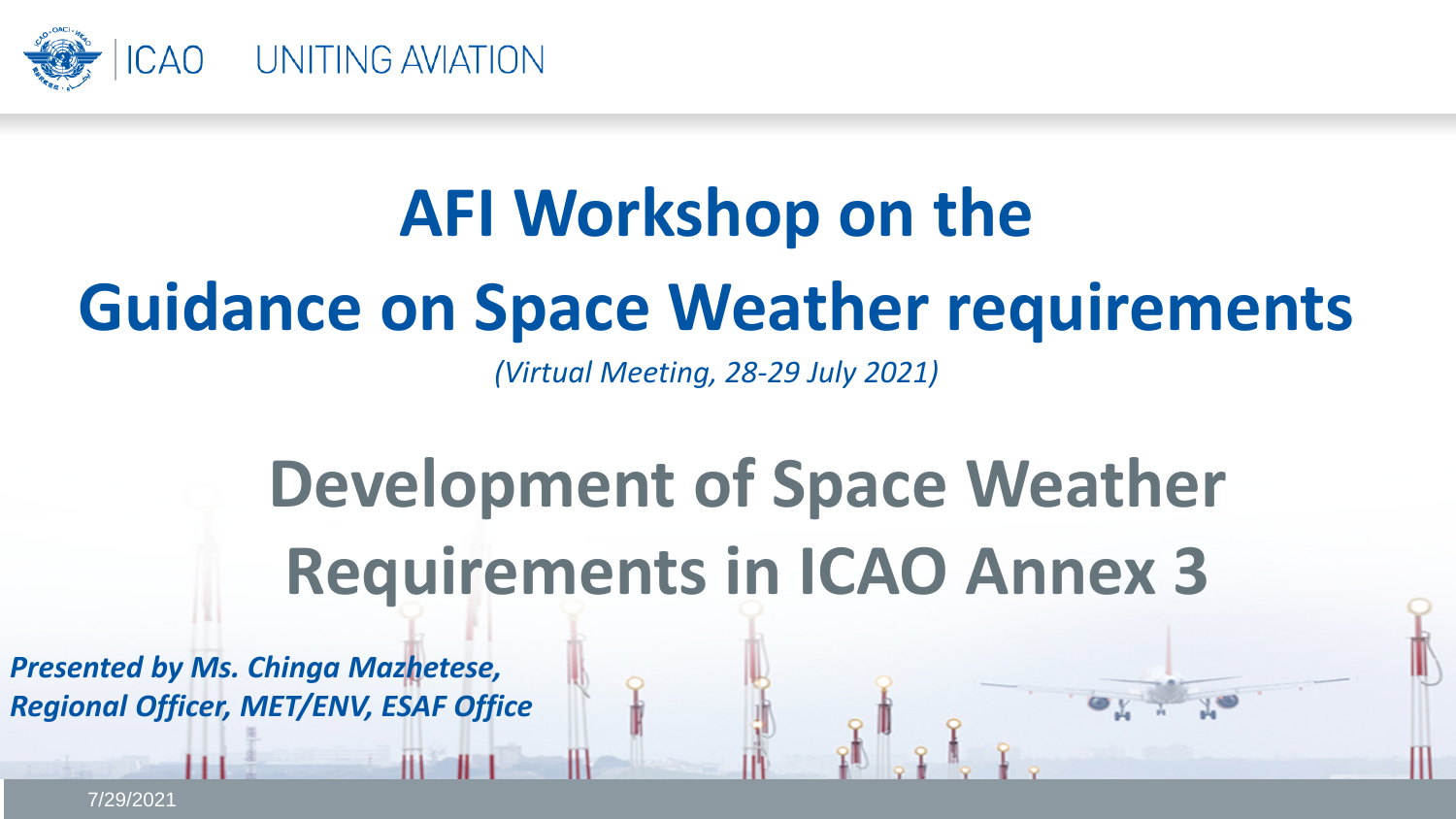





- 1. Importance of the provision of space weather information
- 2. The MET Panel
- 3. Developments within the METP on Space **Weather**
- 4. ICAO Annex 3 SARPs and guidance on Space **Weather**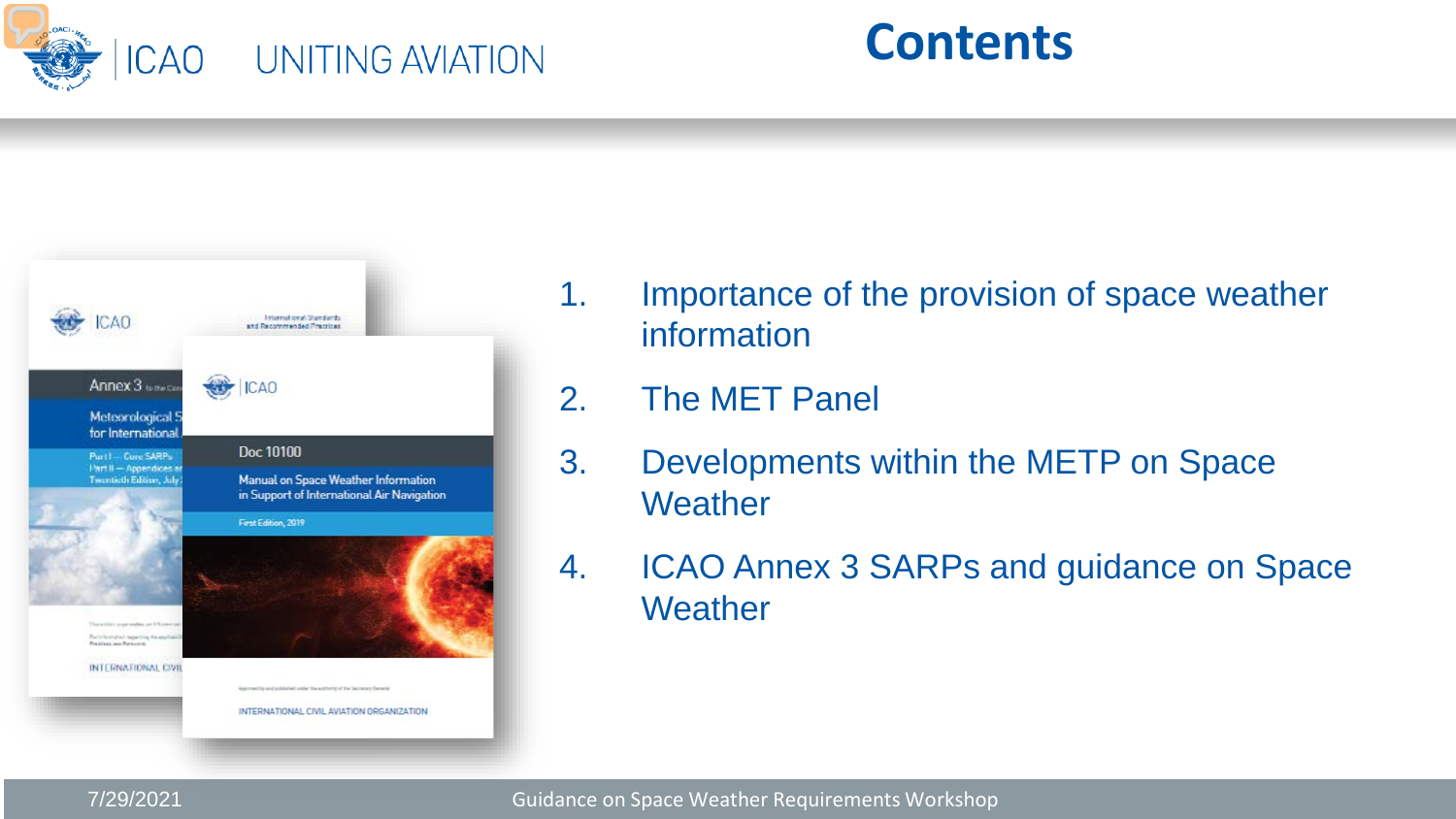#### **Importance of the provision of SWX information ICAO** UNITING AVIATION

- Rational behind ICAO's decision on the provision of SWX information
	- a high priority in support of international air navigation as numerous aviation safety risks arise from solar events
		- these risks affect the reliable operation of satellites, aircraft, electronic communications, and anything else dependent on electromagnetic waves.
	- annually over 10,000 flight operations are conducted at polar latitudes.
		- Aircraft operating at these latitudes are more susceptible to space weather events
		- can affect navigation and communication systems and/or
		- expose flight crewmembers and passengers to medically significant levels of radiation.
	- ICAO recognized the need for operators to acquire information on space weather events
		- as part of their safety risk management program for flight planning for hazardous weather situations
			- that may perhaps jeopardize the safety of flight.
		- similar information required by Air Navigation Service Providers (ANSPs)
			- to manage operations in their airspace for space weather events that can potentially compromise the performance of their communication and surveillance systems.
	- Based on this, ICAO, during A39:
		- proposed a resolution to support its work effort to introduce the provision of space weather information to operators, flight crew members and air traffic management.
- SARPs and quidance development
	- Responsibility of the **Meteorology Panel (METP)**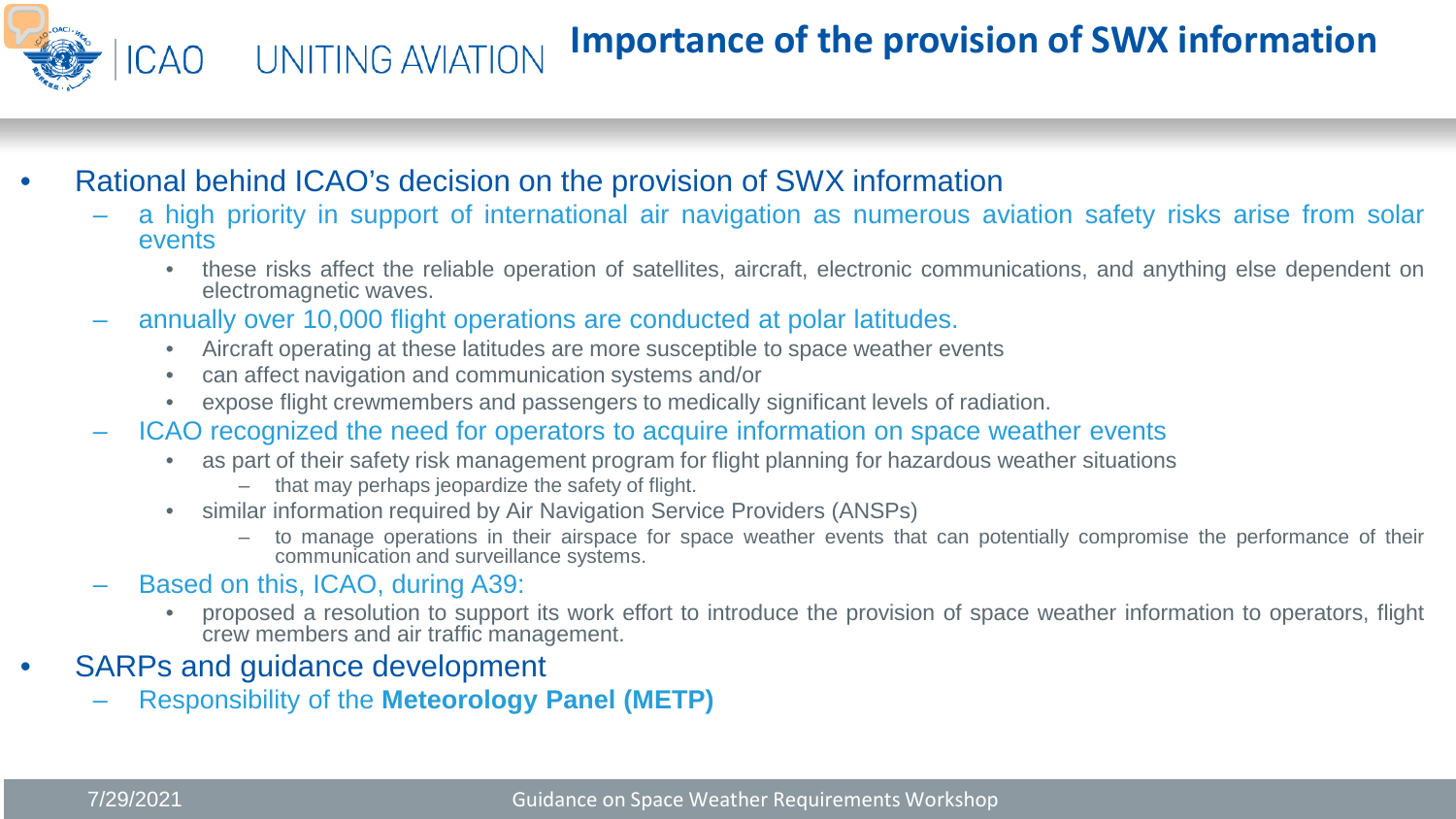

- established at the 5<sup>th</sup> meeting of the 197<sup>th</sup> session of Air Navigation Commission (ANC 197-5)
	- 30 September 2014;
- primary responsibility
	- to define and elaborate concepts and to develop ICAO provisions for aeronautical meteorological (MET) services
		- consistent with operational improvements
		- envisioned by the *Global Air Navigation Plan* (GANP) (Doc 9750)
	- keeping with the Working Arrangements between the *International Civil Aviation Organization* and the *World Meteorological Organization*
		- (**Doc 7475**).
- **Members** 
	- experts from the States tasked to provide the new services,
	- a number of relevant international organizations, and
	- the ICAO Secretariat.

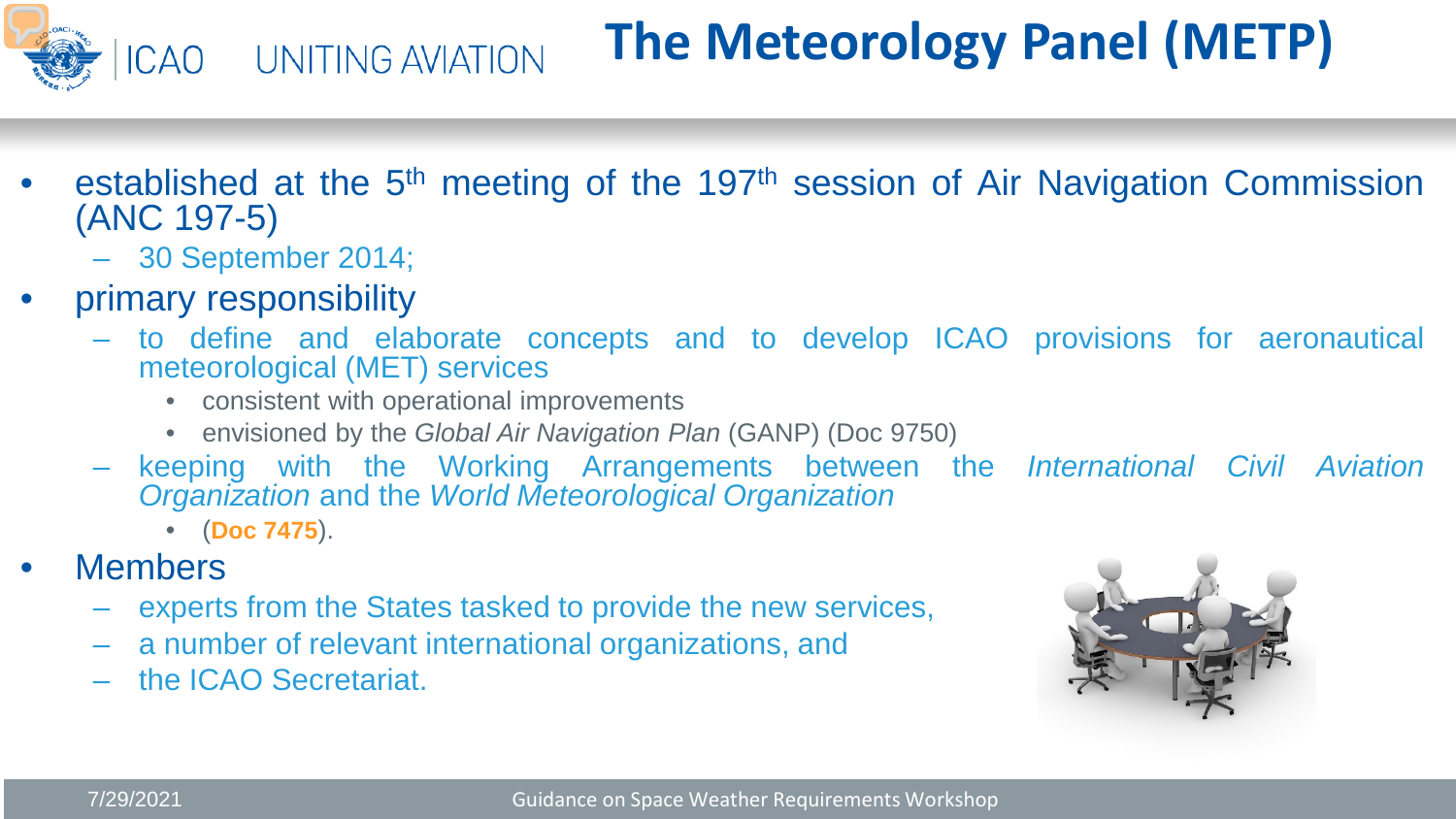

#### **The Meteorology Panel (METP)** UNITING AVIATION

#### **Working Groups**

Meteorological requirements and integration

**Meteorological information** and service development

Meteorological information exchange

Meteorological operations group

MET cost recovery guidance and governance

#### **Working Group for MET Information and Service Development (WG-MISD)**

- assesses user needs, develop concepts of operations, and define the functional and performance requirements
	- for new MET information required to support future operational concepts as defined in the GANP (Doc. 9750).
- consists of 5 work streams that are developing requirements for MET information
	- to be included in the Amendments to Annex 3
	- including the guidance material to implement the proposed provisions.

#### **Space Weather Work (SWx) Stream**

- The SWx Work Stream completed the SARPs for the space weather information service that were proposed for inclusion in Amendment 78 to Annex 3.
- After approval of the SARPs for space weather information by MET Panel and the ANC,
	- the SWx Work Stream undertook development of a Manual on Space Weather Information for International Air Navigation to support implementation of the SARPs by describing the provision and intended use of the information.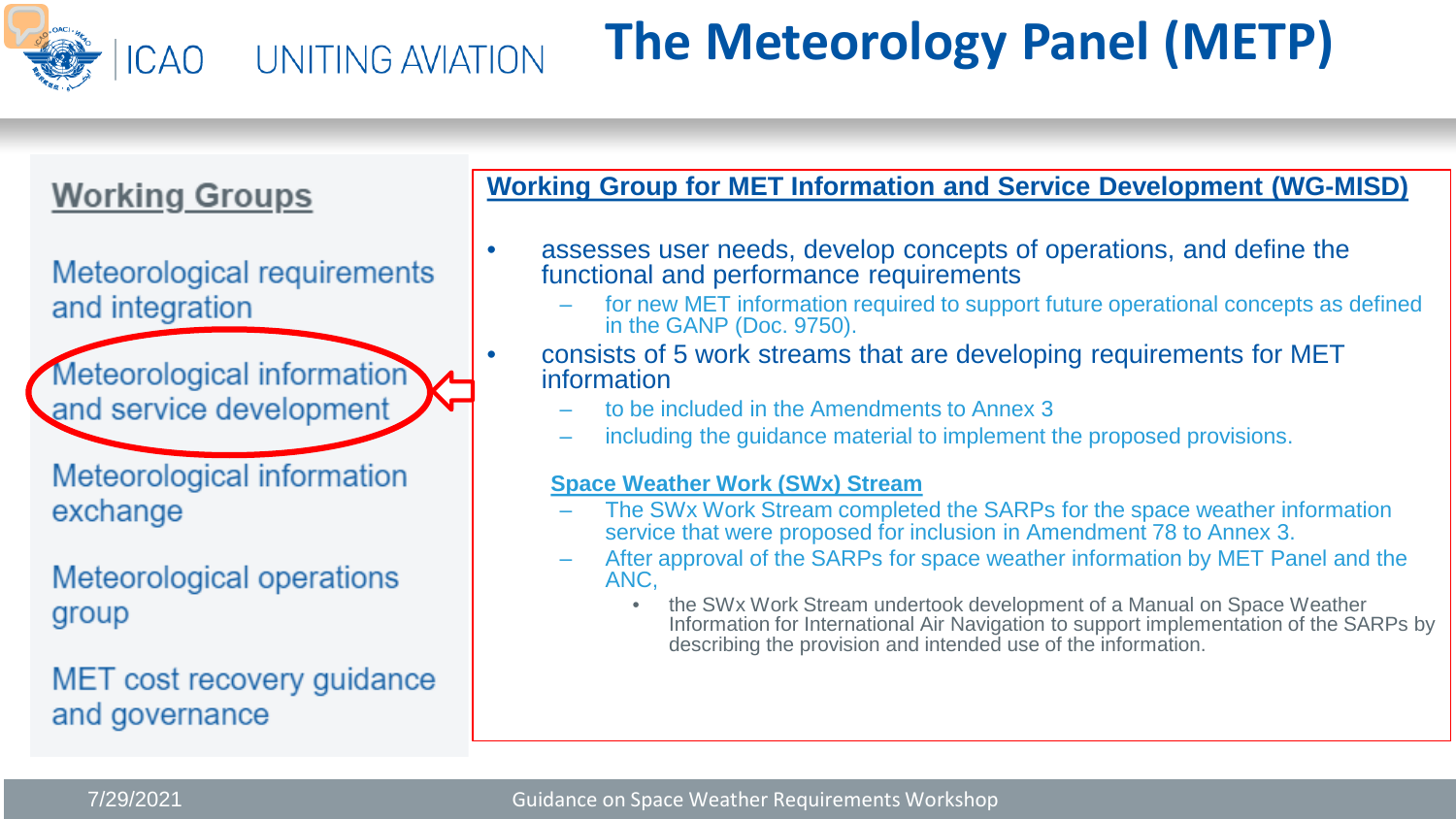

### **Introduction of SWX**

- **METP/2, Rec 4/3 Amendment 78 to Annex 3/Technical Regulations [C.3.1] concerning the provision of space weather information**
	- Introduction of space weather advisory information services in the **AMD 78 to Annex 3** to the Convention.
- **METP/4 Rec. 4/6 — Proposed changes for Amendment 79 to Annex 3 -** *Meteorological Service for International Air Navigation* **concerning space weather advisory information**
	- To take into account **some minor changes** of Amendment 78 of Annex 3
- The requirements for the provision of space weather information in support of international air navigation by the designated SWXC
	- **stated in Chapter 3 and Appendix 2 of Annex 3**
	- **Annex 3 Chap.3:** §3.8.1 A Contracting State, having accepted the responsibility for providing a space weather centre (SWXC), **shall arrange for that Centre to monitor and provide advisory information on space weather phenomena in its area of responsibility**.

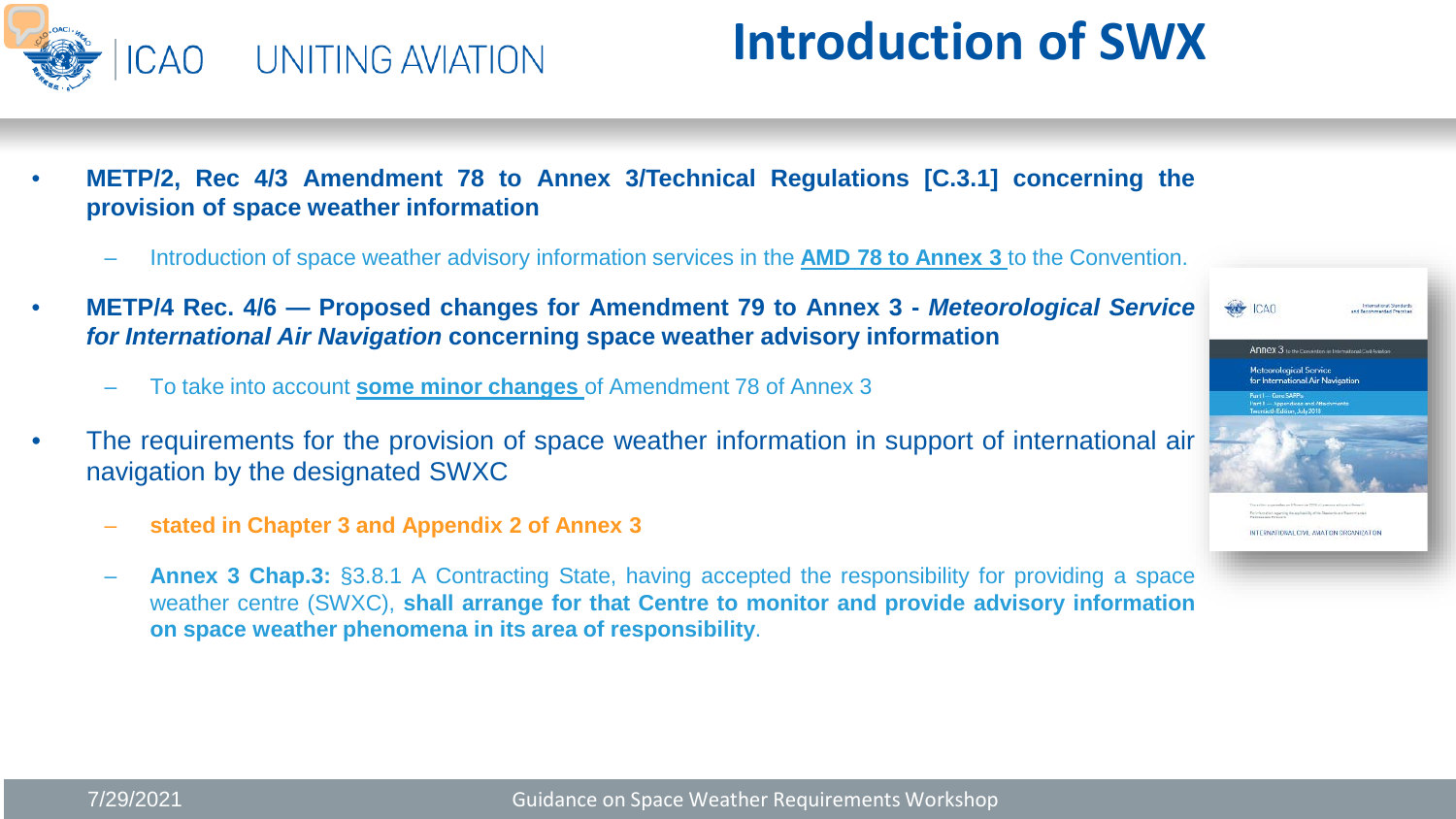• **METP/4 Decision 4/3: Manual on Space Weather Information in Support of International Air Navigation**

- The **Version 1.0 of the** *Manual on Space Weather information in Support of International Air Navigation* **endorsed by the Panel**.
- The Manual of SWX (Doc 10100) to be **expeditiously published by ICAO** to support the implementation of Amendment 78 to Annex 3 applicable in November 2018
- (En) : [https://portal.icao.int/icao-net/ICAO%20Documents/10100\\_cons\\_en.pdf](https://portal.icao.int/icao-net/ICAO%20Documents/10100_cons_en.pdf)
- (Fr) : [https://portal.icao.int/icao-net/ICAO%20Documents/10100\\_cons\\_fr.pdf](https://portal.icao.int/icao-net/ICAO%20Documents/10100_cons_fr.pdf)





## **Space Weather Centres (SWXC)**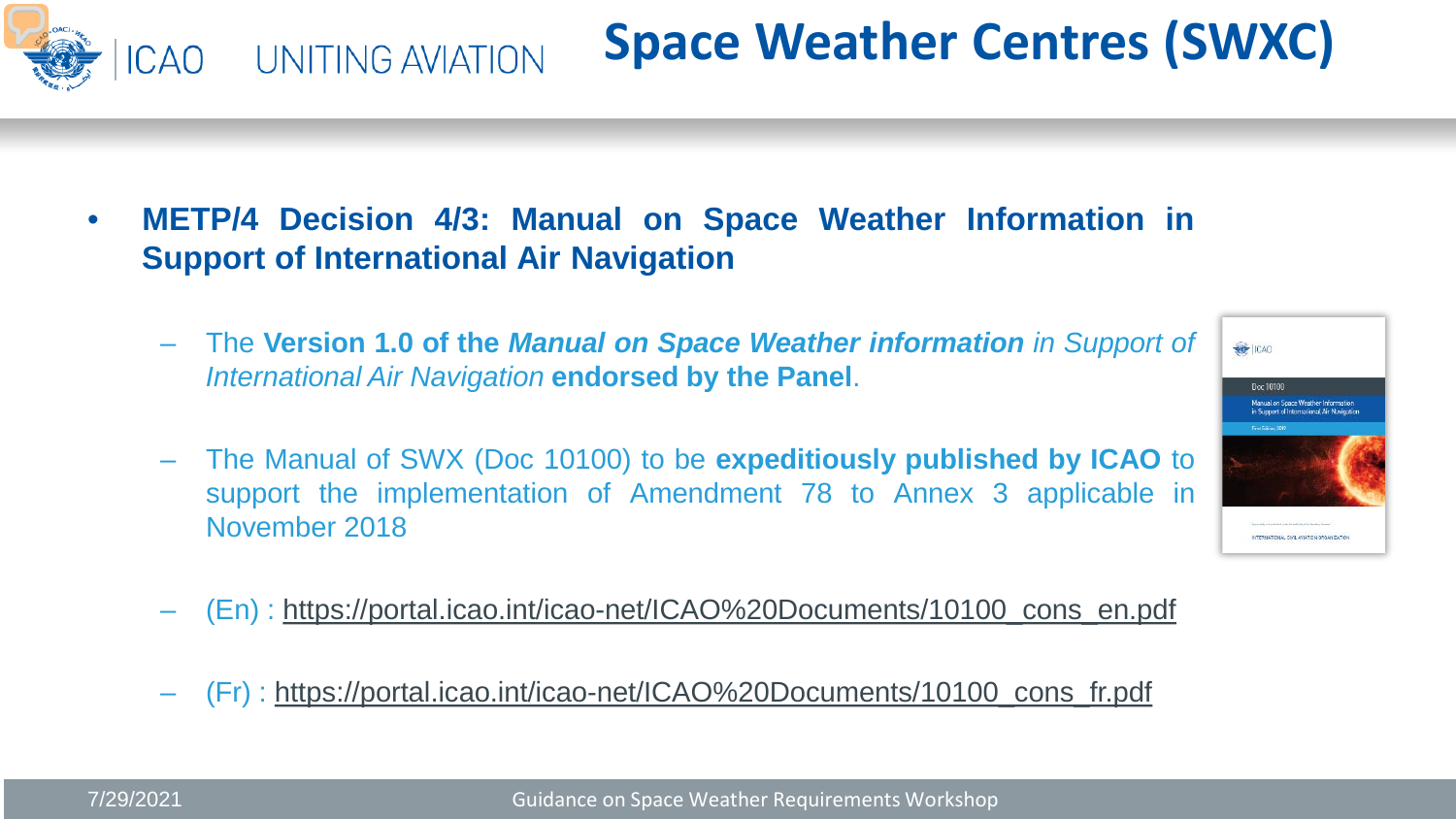

### ICAO UNITING AVIATION **Roles and responsibilities of the SWXC**

#### • **Annex 3:Chap.3**: 3.8.1

- SWXC **shall monitor and provide advisory information on space weather phenomena in its area of responsibility.**
- **Annex 3:Chap.3**: 3.8.2
	- SWXC **shall maintain a 24-hour watch**.
- **Annex 3 Chap. 4**: 3.8.3
	- In case of interruption of the operation of a SWXC, **its functions shall be carried out by another SWXC** or another Centre, as designated by the SWXC Provider State concerned.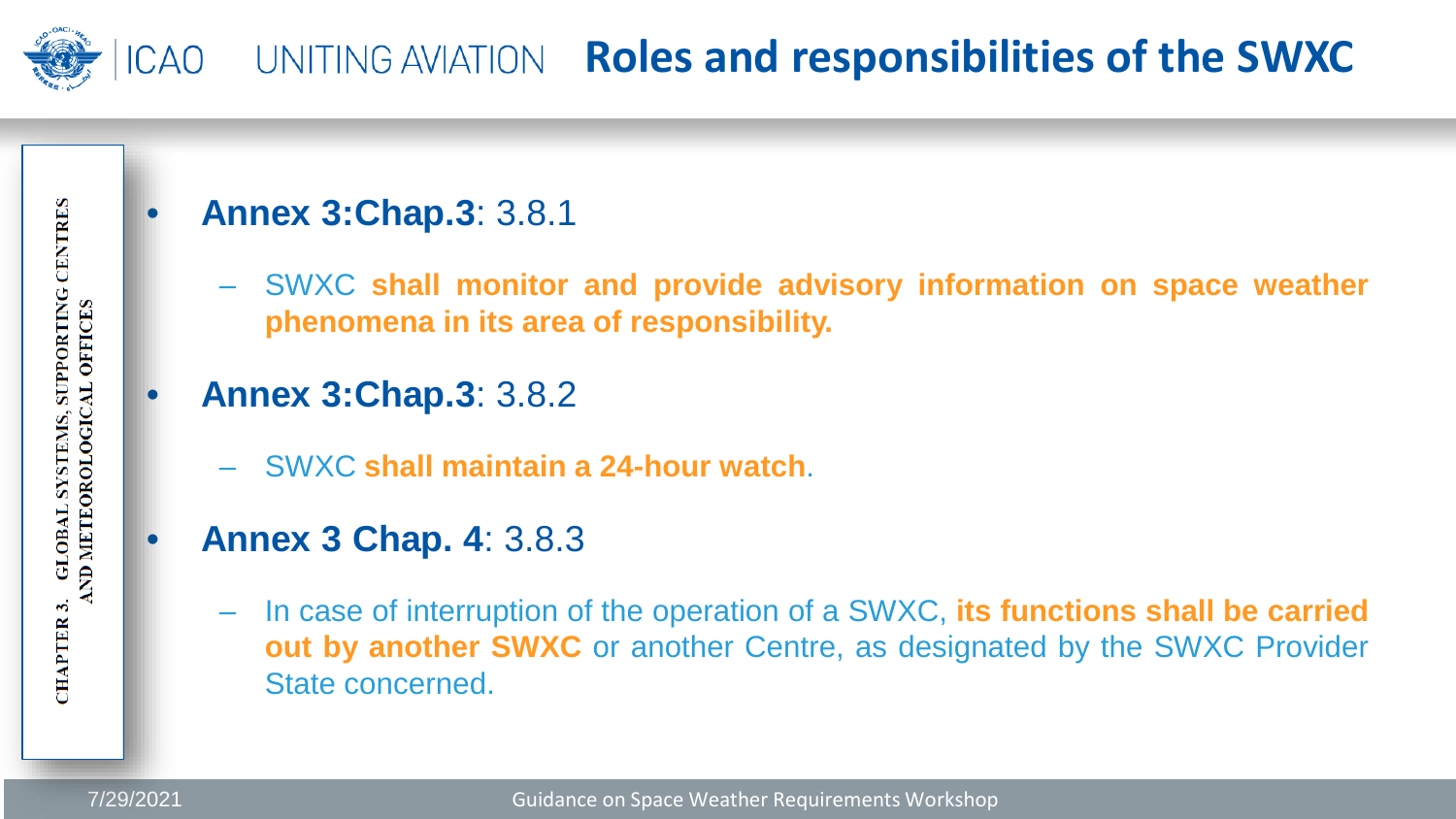

### **Roles and responsibilities of the SWXC Cont.**

SPECIFICATIONS RELATED TO **SUPPORTING CENTRES AND OFFICES OGICAL TECHNICAL METEOROL** SYSTEMS, **GLOBAL APPENDIX 2.** 

- **App 2:** 6.1.1 **Recommendation.** *Advisory information on space weather should be issued in abbreviated plain language, using approved ICAO abbreviations and numerical values of self explanatory nature, and should be* **in accordance with the template shown in Table A2-3.** *When no approved ICAO abbreviations are available, English plain language text, to be kept to a minimum, should be used.*
- **App 2:** 6.1.2 **Recommendation.** *As of 7 November 2019 and until 4 November 2020, space weather advisory information should be disseminated in IWXXM GML form, in addition to the dissemination of space weather advisory information in abbreviated plain language in accordance with 6.1.1.*
- **App 2:** 6.1.2 **As of 5 November 2020**, space weather advisory information **shall be disseminated in IWXXM GML form**, in addition to the dissemination of this advisory information in abbreviated plain language in accordance with 6.1.1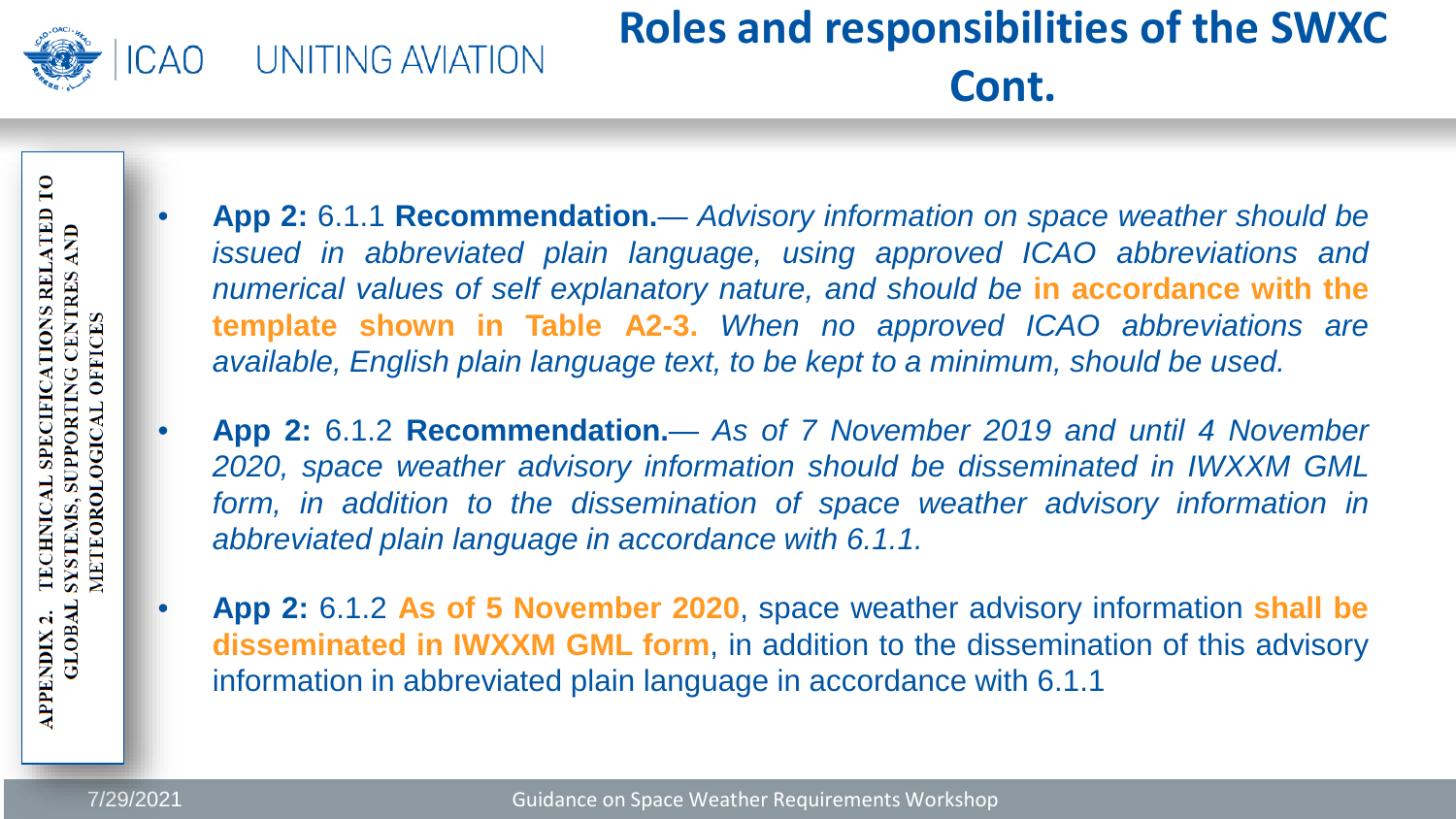

**SWX Advisory**

#### **Space weather advisory information as required in the flight documentation**

**Annex 3, Chap.9:9.1.3 refers :** Meteorological information supplied to operators and flight crew members shall be up to date and include the following information, as agreed between the meteorological authority and the operators concerned:

- a) forecasts of:
	- 1) upper wind and upper-air temperature;
	- 2) upper-air humidity;

…..

- b) METAR or SPECI (including trend forecasts as issued in accordance with regional air navigation agreement) for the aerodromes of departure and intended landing, and for take-off, en-route and destination alternate aerodromes;
- meteorological satellite images;
- ground-based weather radar information; and
- **k) space weather advisory information relevant to the whole route.**

………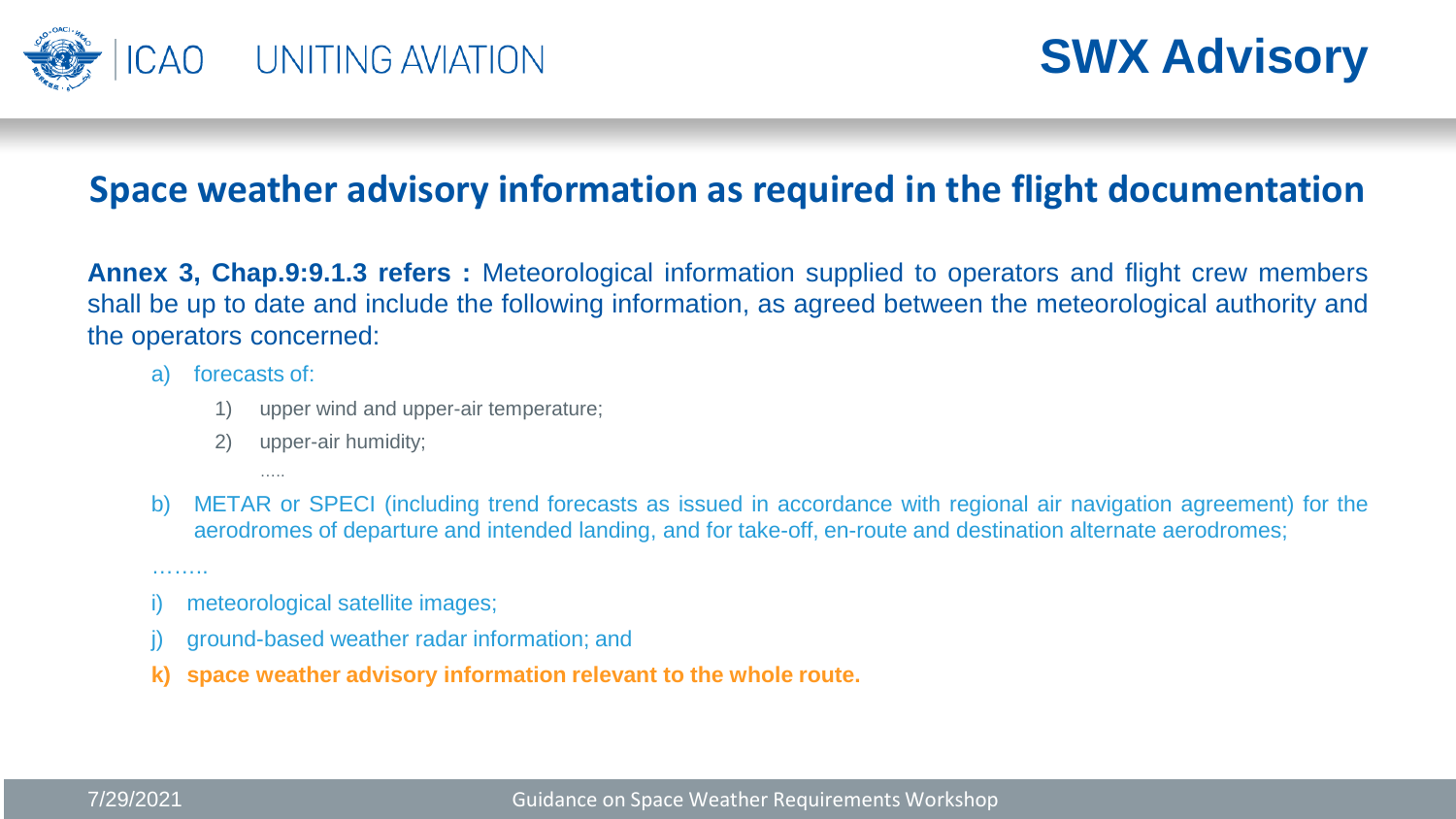

### **SWX Advisory Cont.**

- **The space weather advisories conveyed to:**
	- air transport network area control centres,
	- flight information centres,
	- aerodrome meteorological offices,
	- international OPMET(operational meteorological information) databanks,
	- international NOTAM offices, and
	- aeronautical fixed service Internet-based services.
- **The space weather service relies upon coordination and assistance from:**
	- National OPMET centres (NOCs), Regional OPMET Centres (ROCs), Regional OPMET Data Banks (RODBs) and Inter- regional OPMET Gateways (IROG) which will be responsible to receive and disseminate space weather advisories.
- **Guidance on the provision of space weather advisory information, including the ICAO-designated provider(s) of space weather advisory information,**
	- provided in the Manual on Space Weather Information in Support of International Air Navigation (Doc 10100).
- **the provision of space weather information**
	- is consistent with the AFI Regional priorities related to resolving the air navigation deficiencies
		- as part of ICAO's Global Air Navigation Plan (GANP) and the associated Aviation Safety Block Upgrades (ASBU).